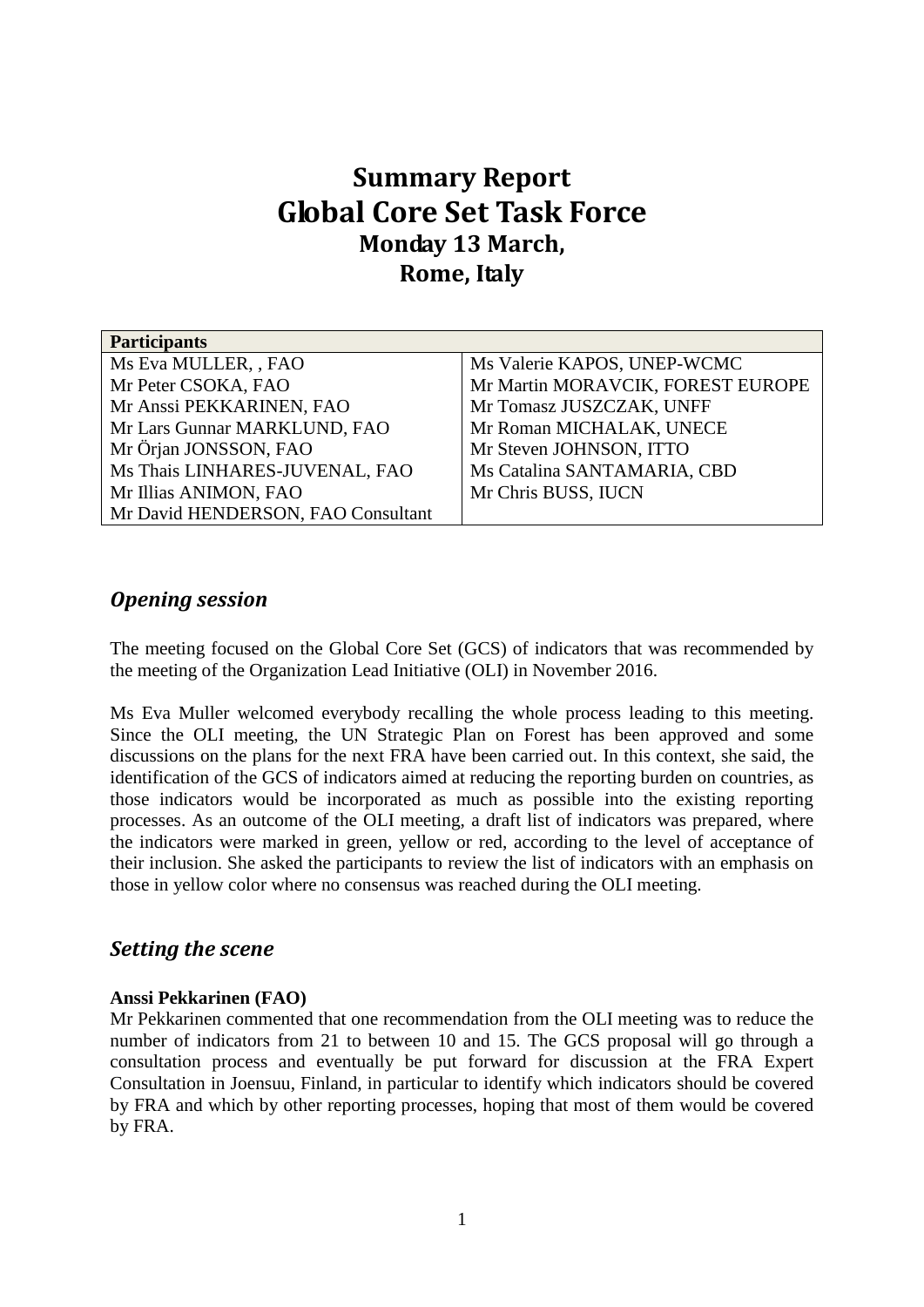#### **Peter Csoka (FAO)**

Mr Csoka gave some background of previous work that has led to the work on the GCS. Previous to the OLI meeting, an informal working group with participation of several organizations was working on a voluntary basis on common indicators to measure progress towards SFM. The CPF initiatives on streamlining forest reporting and harmonizing forest definitions, were active some years ago. These processes generated a lot of results appreciated by the countries, i.e. an increased use of common terms and definitions. Based on this positive experience, and considering the new SDG reporting framework and the new UNFF strategic plan, the establishment of the GCS of indicators was considered as a way to help countries to address increased reporting requirements.

#### **Global Forest Goal indicators (Tomasz Juszczak, UNFF)**

In January 2017, the Special Session of UNFF adopted the UN Strategic Plan for Forests 2017-2030, which includes 6 Global Forest Goals and 26 associated targets. The UNFF Secretariat was requested to develop a framework for reporting to the UNFF. In February 2017, the UNFF Secretariat organized an Expert Group meeting on reporting to the Forum, where a draft reporting template, containing preliminary list of potential indicators was presented. So far the reporting to the Forum has been more focused on qualitative information from countries, and has not been collecting quantitative data, as these have been collected by FAO. The agreement was to continue with this narrative style, which could be complemented by some quantitative data on the indicators. The format was developed further, taking into account comments received during the Expert Meeting and during online consultation. The proposed format for reporting, along with the preliminary list of potential indicators will be discussed at the 12<sup>th</sup> UNFF session in May 2017, where Member States will decide on the reporting format and reporting cycle.

#### **SDGs (Thais Linhares-Juvenal, FAO)**

Ms. Juvenal gave an update on the work with the forest-related SDG indicators. In 2016, FAO submitted a proposal to the Interagency Expert Group (IAEG) proposing a promotion of indicator 15.2.1 to Tier 1. The IEAG meeting in November 2016 approved its upgrade to Tier 2, but also voiced some concerns, in particular that the sub-indicator on forest area net change rate overlapped with the 15.1.1 indicator, and also the weak data coverage of the sub-indicator on forest certification. There were also concerns of the methodology trying to combine the sub-indicators into an index or dashboard. The IAEG therefore requested FAO to submit a modified proposal to be considered in the IAEG meeting in March 2017. This proposal has now been submitted suggesting to upgrade the indicator to Tier 1, and we are now waiting for the results from the IAEG meeting.

In the current proposal, the indicator on forest certification is still included, as it does not have coverage limitations and there was no consensus among countries participating in the OLI meeting about its maintenance or exclusion. The dashboard approach has been discarded and replaced by an individual reporting of each of the sub-indicators which gives more flexibility in the interpretation.

All the forest-related SDG indicators under FAO custodianship are now being reported: the 15.1.1 is Tier 1 and has already been reported on twice, while 15.2.1 (Tier 2) will be reported for the first time. Indicator 15.4.2 (Mountain Green Cover Index) is also a Tier 2 indicator, for which information has been collected by FAO using a sampling-based approach and visual interpretation of high resolution satellite images.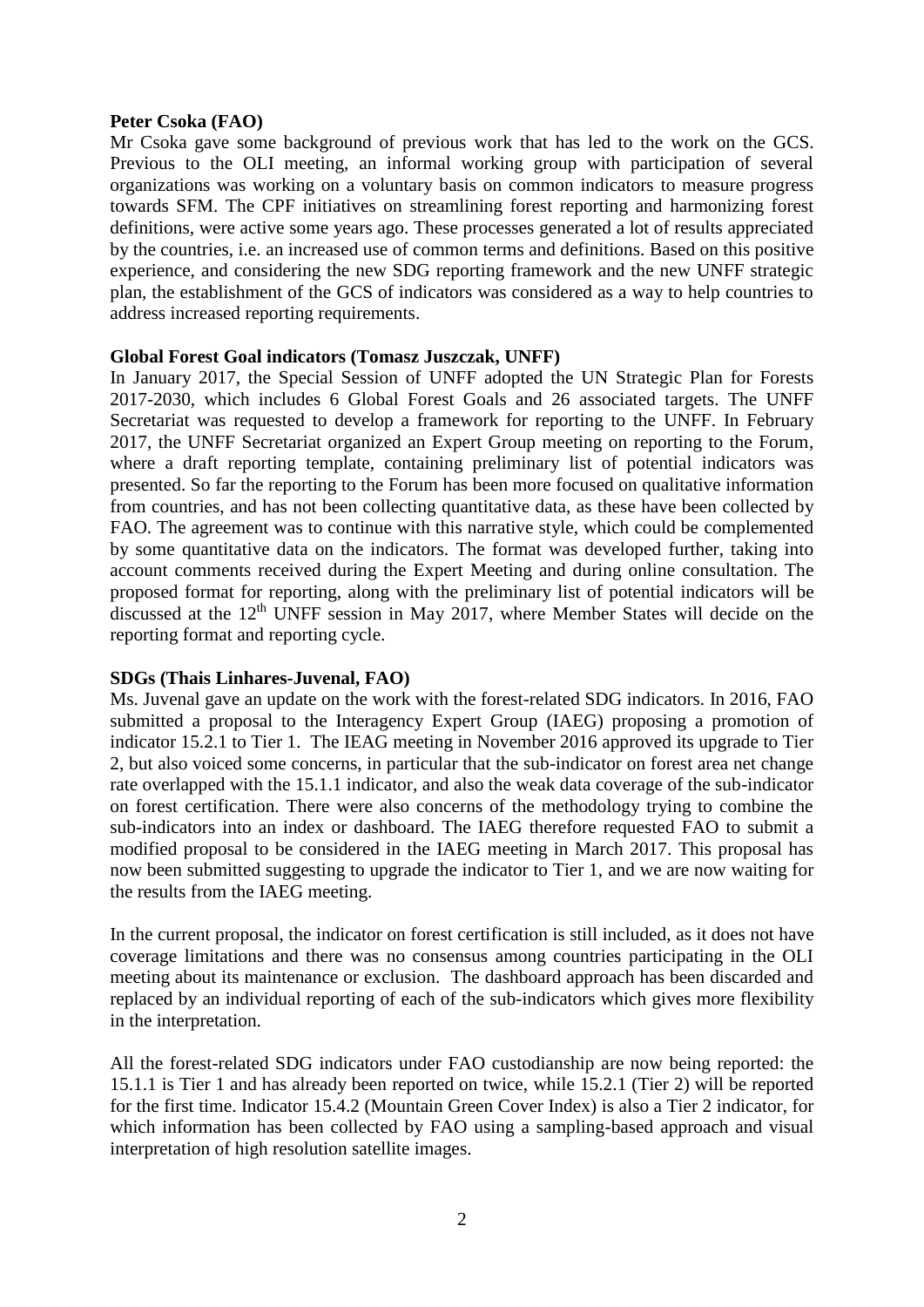Ms. Juvenal also informed that FAO is currently developing e-learning courses for capacity building on the reporting of the SDG indicators. The idea is to use these e-learning courses as part of the FRA capacity building.

#### **FRA update (Anssi Pekkarinen, FAO)**

FRA has started the process of nomination of National Correspondents (NC), some 120 nominations have been received so far, and there are already nominations from some new countries (previously without NC). The FRA team is working on the terms and definitions and scope of next FRA, trying to reduce the reporting burden by removing some variables. The FRA 2020 scope will be discussed at the UNECE/FAO Team of Specialists meeting in May in Norway and then at the Joensuu FRA Expert Consultation in June. The designing of the new online FRA platform, which will be used for the reporting, with improved review, analysis and dissemination functionality has been initiated. There are also plans to incorporate a geospatial module in the online platform. The intent is that the platform will facilitate reporting, increase the transparency of reported data and improve the interaction between the NCs and the reviewers. The intention is to report national data and let the subsequent conversion of national data to FRA categories and definitions be done within the platform. This would be an important change that would also allow the countries to use the portal for their own purposes, which could be of great benefit in particular for many developing countries. The UNECE Timber Section in Geneva and FOREST EUROPE are partaking in this work. The idea is that the platform itself will provide the possibilities to integrate other reporting processes. Testing of the platform will commence in September and a platform with core functionalities will be officially launched at the Global Meeting in 2018 likely in Mexico (venue not yet confirmed).

#### **ITTO, Steve Johnson.**

ITTO is actively involved in the FRA process and believes that FRA is the best mechanism to develop the CFRQ. ITTO wishes to continue to be part of the further development of the CFRQ as their analysis on the reporting needs shows that it can result in a lot of synergy. In 2016, ITTO published an updated set of Criteria and Indicators for SFM that can be downloaded from

[http://www.itto.int/direct/topics/topics\\_pdf\\_download/topics\\_id=4872&no=1&disp=inline](http://www.itto.int/direct/topics/topics_pdf_download/topics_id=4872&no=1&disp=inline)

#### **UNEP-WCMC, Valerie Kapos**

There is now available a geospatial dataset on protected areas, which is being updated monthly. During a recent visit by FAO, it was discussed how this dataset could be incorporated in the FRA online platform.

#### **FOREST EUROPE**, **Martin Moravcik**

FOREST EUROPE is cooperating with FRA and UNECE for the data collection for the next State of Europe's forests report. A plan for an updated questionnaire will be discussed in the FAO/UNECE Team of Specialist meeting in May this year. Harmonizing the GCS Indicators with the FOREST EUROPE reporting is important. The next State of Europe's forests report will be published in 2020.

#### **CBD, Catalina Santamaria**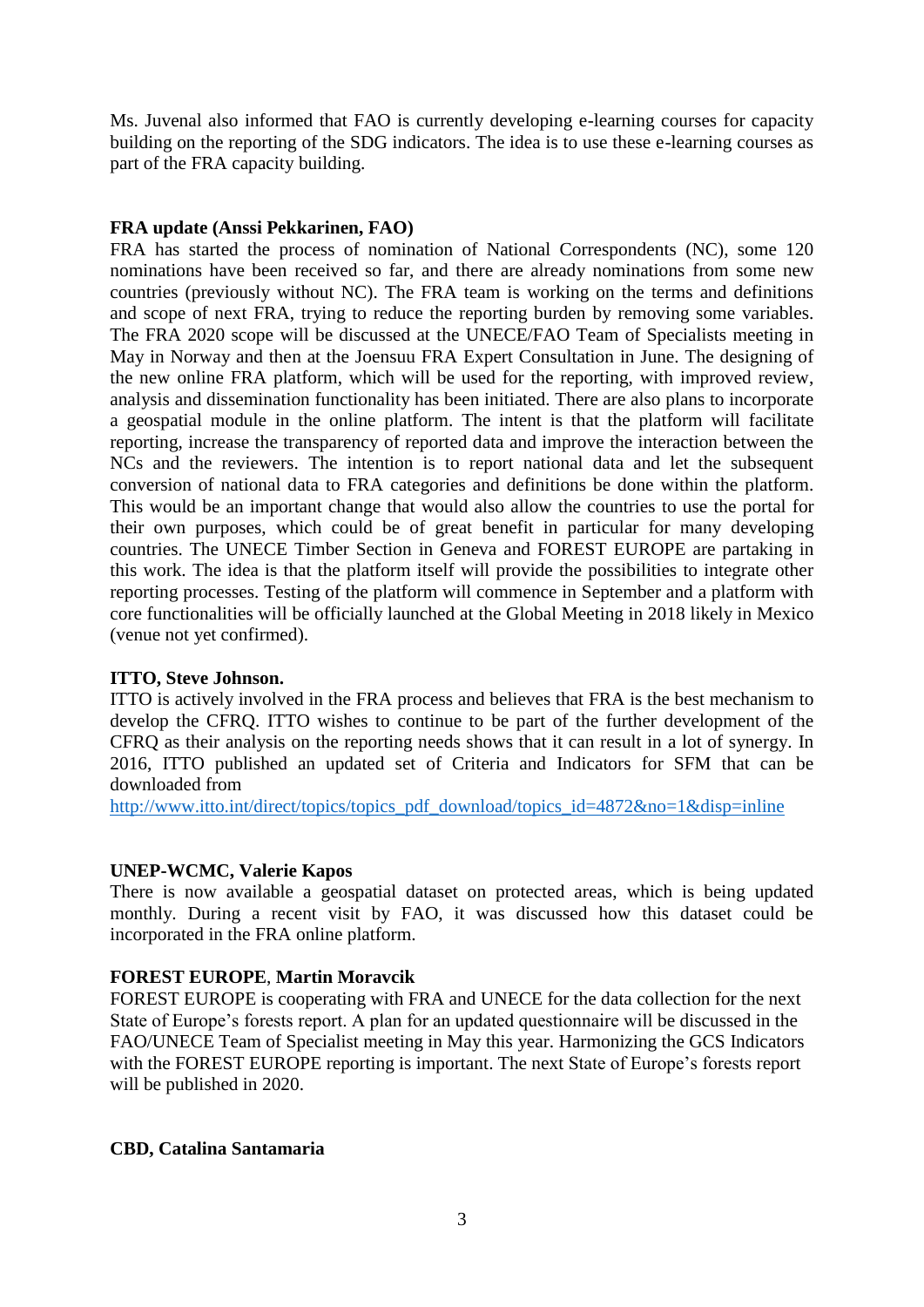CBD has been involved in the work on indicators and reporting, but did not participate in the OLI and UNFF meetings. CBD is also part of the FRA Advisory Group.

Relevant outcomes from the CBD COP13 in Mexico (December 2016) were:

**Decision XIII/27** which requested the Executive Secretary:

- To make the guidelines, including the reporting templates, for the sixth national report available to Parties
- To further develop the voluntary online reporting tool
- To finalize the resource manual for the sixth national report

**Decision XIII/28** that establishes the indicators for the Strategic Plan for Biodiversity 2011- 2020 and the Aichi Biodiversity targets.

CBD is interested in exploring potential alignments with the FRA, for instance through the new platform which is being developed.

#### **UNECE, Roman Michalak**

UNECE assists FAO in FRA reporting and cooperates with FOREST EUROPE and FAO in the European reporting, and through the CFRQ questionnaire and supports the joint reporting on variables common to these two processes. UNECE also participates in the annual reporting to the Joint Forest Sector Questionnaire (JFSQ). Today's meeting is interesting also because the core set of variables might be used for outlook studies.

### *Working session - refinement of the GCS of indicators*

Each of the GCS indicators was discussed, its consistency with existing reporting processes was checked and the wording adjusted as needed. Between two potential indicators proposed (as in the case of indicators 5, 13 and 20, an appropriate option was chosen, after discussion.

Each indicator was color-coded, according to the legend below. The indicators, that the Task Force felt are ready to be implemented, were classified as green. Those indicators which were already green, but were slightly modified by the Task Force were marked with light green. Indicators that were not yet ready for reporting, but represented work in progress, were kept as yellow. Finally, those indicators that would require substantial reworking or were not conceptually clear and therefore could be removed from the GCS of indicators were marked as red.

| LEGEND                                                |
|-------------------------------------------------------|
| <b>OLI core indicator</b>                             |
| OLI core indicator slightly modified by task<br>force |
| <b>Further work needed</b>                            |
| <b>Remove from the core set</b>                       |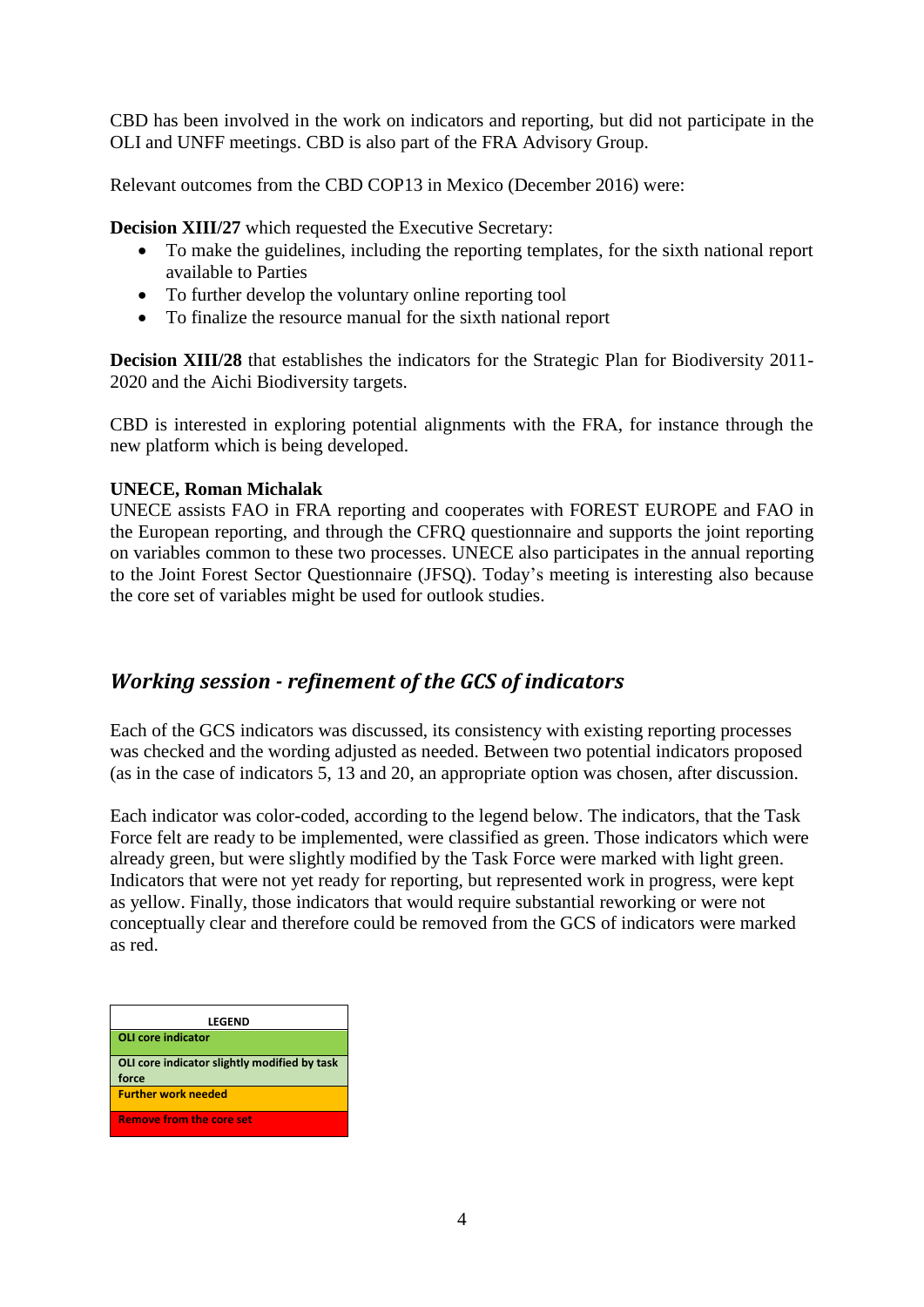## *GCS Indicator*

| #              | Indicator                      | <b>Issues raised at OLI</b>                                             | <b>Task force indicator</b>           | <b>Task force</b>                    | Data source | <b>Definitions</b>                                          |
|----------------|--------------------------------|-------------------------------------------------------------------------|---------------------------------------|--------------------------------------|-------------|-------------------------------------------------------------|
|                |                                |                                                                         | suggestion                            | comments<br><b>Modified</b> from     |             |                                                             |
| 1              | Forest area net<br>change rate | <b>None</b>                                                             | Forest area as<br>proportion of total | "Forest area net                     | FRA/SDG     |                                                             |
|                | (%/per year)                   |                                                                         | land area                             | change rate                          |             |                                                             |
|                |                                |                                                                         |                                       | (%/year) as the                      |             |                                                             |
|                |                                |                                                                         |                                       | net change rate                      |             |                                                             |
|                |                                |                                                                         |                                       | can be computed                      |             |                                                             |
|                |                                |                                                                         |                                       | using forest area                    |             |                                                             |
|                |                                |                                                                         |                                       | as proportion of                     |             |                                                             |
|                |                                |                                                                         |                                       | land area (land                      |             |                                                             |
|                |                                |                                                                         |                                       | area reference                       |             |                                                             |
|                |                                |                                                                         |                                       | year 2015). The                      |             |                                                             |
|                |                                |                                                                         |                                       | proposed                             |             |                                                             |
|                |                                |                                                                         |                                       | indicator name                       |             |                                                             |
|                |                                |                                                                         |                                       | corresponds to                       |             |                                                             |
|                |                                |                                                                         |                                       | the SDG 15.1                         |             |                                                             |
|                |                                |                                                                         |                                       | wording. No                          |             |                                                             |
|                |                                |                                                                         |                                       | factual change.                      |             |                                                             |
| $\overline{2}$ | <b>Proportion of</b>           | Other protection than "legally" should be considered, perhaps referring | Forest area within                    | Modified. The                        | FRA/SDG     | IUCN: "clearly defined geographical space, recognised,      |
|                | forest area                    | to the IUCN Protected Area categories                                   | protected areas                       | term "legally                        |             | dedicated and managed, through legal or other effective     |
|                | located within                 |                                                                         |                                       | established"                         |             | means, to achieve the long term conservation of nature with |
|                | legally                        |                                                                         |                                       | dropped to avoid                     |             | associated ecosystem services and cultural values"          |
|                | established                    |                                                                         |                                       | confusion and the                    |             | CBD: "a geographically defined area, which is designated    |
|                | protected areas                |                                                                         |                                       | indicator changed                    |             | or regulated and managed to achieve specific conservation   |
|                | (%)                            |                                                                         |                                       | from proportion                      |             | objectives"                                                 |
|                |                                |                                                                         |                                       | to total area. The                   |             |                                                             |
|                |                                |                                                                         |                                       | protected areas<br>should follow the |             |                                                             |
|                |                                |                                                                         |                                       | definition of                        |             |                                                             |
|                |                                |                                                                         |                                       | IUCN/CBD. If                         |             |                                                             |
|                |                                |                                                                         |                                       | possible, the                        |             |                                                             |
|                |                                |                                                                         |                                       | reporting should                     |             |                                                             |
|                |                                |                                                                         |                                       | be broken down                       |             |                                                             |
|                |                                |                                                                         |                                       | by IUCN                              |             |                                                             |
|                |                                |                                                                         |                                       | categories. The                      |             |                                                             |
|                |                                |                                                                         |                                       | proportion of                        |             |                                                             |
|                |                                |                                                                         |                                       | forest area                          |             |                                                             |
|                |                                |                                                                         |                                       | located within                       |             |                                                             |
|                |                                |                                                                         |                                       | protected areas                      |             |                                                             |
|                |                                |                                                                         |                                       | can be                               |             |                                                             |
|                |                                |                                                                         |                                       | calculated. Efforts                  |             |                                                             |
|                |                                |                                                                         |                                       | be made to                           |             |                                                             |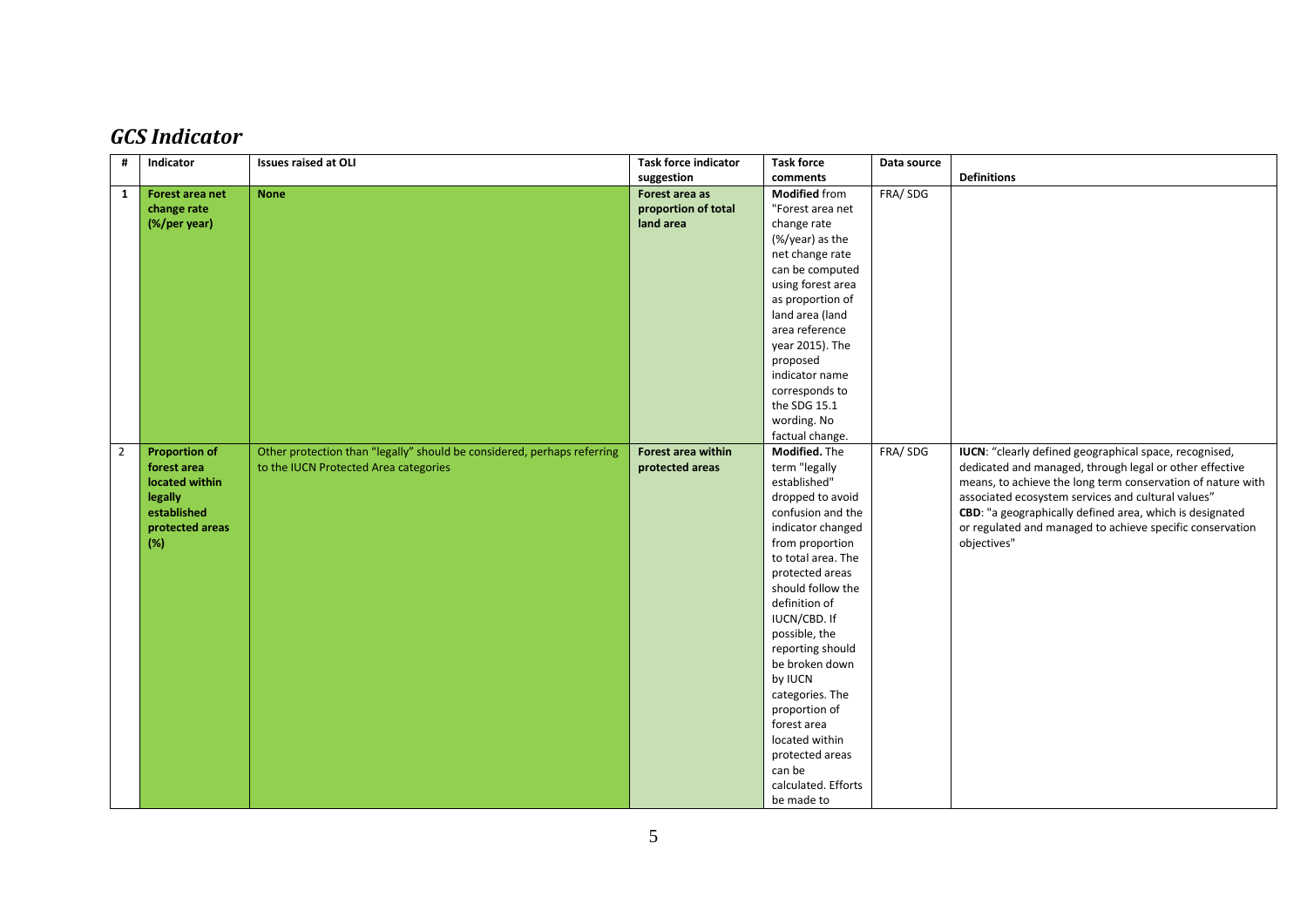|                |                                                                         |                                                                                                                                                                                                              |                                            | maintain<br>consistency with<br>SDG indicator<br>terminology.                                                                                                                                                                                                                                                             |                         |                                                                                                                                                                                                                                                                                                                                                                     |
|----------------|-------------------------------------------------------------------------|--------------------------------------------------------------------------------------------------------------------------------------------------------------------------------------------------------------|--------------------------------------------|---------------------------------------------------------------------------------------------------------------------------------------------------------------------------------------------------------------------------------------------------------------------------------------------------------------------------|-------------------------|---------------------------------------------------------------------------------------------------------------------------------------------------------------------------------------------------------------------------------------------------------------------------------------------------------------------------------------------------------------------|
| $\overline{3}$ | <b>Forest health and</b><br>vitality: % of<br>forest area<br>disturbed  | Difficult to combine data on different types of disturbance<br>Define list of types of disturbance<br><b>Exclude harvesting</b><br>Differentiate from 12 on degraded forest                                  | <b>Further work needed</b>                 | <b>Further work</b><br>needed. TF<br>proposes using<br>Use "damaged"<br>instead of<br>"disturbed" and<br>defining list of<br>disturbance/or<br>damage<br>categories. Fairly<br>good data on fire<br>and possibly large<br>areas hit by<br>storms.<br>Suggest dropping<br>of vitality as it is<br>difficult to<br>measure. | No source<br>identified | Note: it was mentioned at the TF meeting that "damage"<br>needs a clear definition (e.g., reduced production >20%,<br>unwanted or unnatural fire, damage from invasive insects),<br>especially to distinguish it from 'degradation'. So this<br>indicator would monitor natural disturbances and other kind<br>of degradation would be reported using indicator 12. |
| $\overline{4}$ | Above-ground<br>biomass stock in<br>forest<br>(tonnes/ha)               | Overharvesting/degradation/damage will result in reduced biomass/ha,<br>so this is a powerful sustainability indicator<br>In some cases higher biomass/ha may be negative (increased fuel load<br>for fires) | Above-ground<br>biomass stock in<br>forest | Modified.<br>Suggest reporting<br>in tonnes instead<br>of tonnes/ha as<br>the latter can be<br>derived.                                                                                                                                                                                                                   | FRA/SDG                 |                                                                                                                                                                                                                                                                                                                                                                     |
| 5              | <b>Protective</b><br>functions of<br>forest resources                   | Only indicator addressing protective functions of forests (thematic<br>element)                                                                                                                              | <b>Protective functions</b><br>of forest   | This is not an<br>indicator, but<br>rather a thematic<br>element/area.                                                                                                                                                                                                                                                    | not<br>applicable       |                                                                                                                                                                                                                                                                                                                                                                     |
|                | a. Mountain<br><b>Green Cover</b><br><b>Index (forest</b><br>component) | MGCI does not address protective functions of forests outside<br>mountain areas                                                                                                                              | <b>Option b (below) was</b><br>preferred   | <b>Further work</b><br>needed. Tier 2<br>SDG indicator.<br>Development<br>work in progress.<br>Not ready to be<br>included in the<br>core set but<br>progress with this<br>needs to be                                                                                                                                    | SDG 15.4.2              |                                                                                                                                                                                                                                                                                                                                                                     |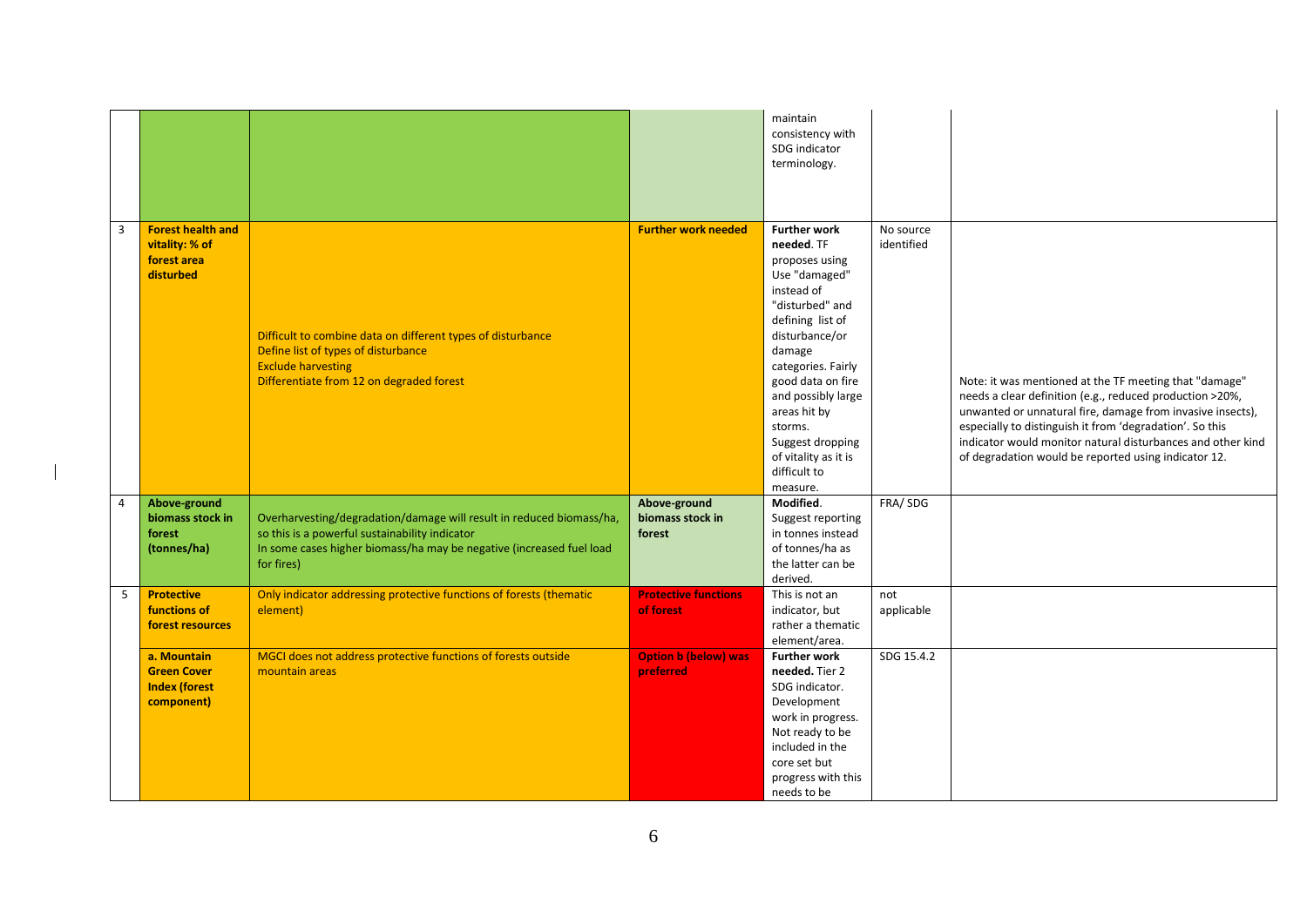|                | <b>or</b><br>b. Forest area<br>designated and                                                                                                                                                                                                                                                           | Multiple functions make it hard to identify forests "designated and<br>managed" for protection                                                                                                                                                | <b>Forest area</b><br>designated and           | assessed and<br>inclusion to be<br>considered in the<br>future.<br>Changed to red.<br><b>Preferred option</b><br>as already                                                                                                                                                                                                                                               | FRA  |  |
|----------------|---------------------------------------------------------------------------------------------------------------------------------------------------------------------------------------------------------------------------------------------------------------------------------------------------------|-----------------------------------------------------------------------------------------------------------------------------------------------------------------------------------------------------------------------------------------------|------------------------------------------------|---------------------------------------------------------------------------------------------------------------------------------------------------------------------------------------------------------------------------------------------------------------------------------------------------------------------------------------------------------------------------|------|--|
|                | managed for<br>protection of soil<br>and water                                                                                                                                                                                                                                                          |                                                                                                                                                                                                                                               | managed for<br>protection of soil and<br>water | reported to FRA.<br><b>Changed to</b><br>green.                                                                                                                                                                                                                                                                                                                           |      |  |
| 6              | <b>Number of forest</b><br>related jobs per<br>1000 ha of forest                                                                                                                                                                                                                                        | Should be at least one socioeconomic indicator on jobs<br>Significance of changes in this indicator not clear (productivity or job<br>creation)<br>Denominator (ha of forest) not appropriate<br>Explore ideas of parity, revenue, fatalities | <b>Employment in</b><br>forestry and logging   | Modified. Change<br>proposed from<br>"Number of<br>forest related<br>jobs per 1000 ha<br>of forest" to<br>employment in<br>forestry and<br>logging.<br>Employment per<br>1000 ha of<br>forests can be<br>derived).<br>Changed to<br>green.                                                                                                                                | FRA  |  |
| $\overline{7}$ | <b>Existence of</b><br>policies<br>supporting SFM,<br>including formal<br>protection of<br>existing forest, or<br>definition of a<br>permanent forest<br>estate in<br>countries where<br>this is necessary,<br>with the<br>institutions and<br>resources<br>necessary to<br>implement these<br>policies | Governance indicator<br>Concepts already used in FRA 2015<br>Reword for increased clarity and concision                                                                                                                                       | <b>Existence of policies</b><br>supporting SFM | Modified.<br>"including<br>formal protection<br>of existing forest,<br>or definition of a<br>permanent forest<br>estate in<br>countries where<br>this is necessary,<br>with the<br>institutions and<br>resources<br>necessary to<br>implement these<br>policies" was<br>deleted from the<br>indicator name as<br>those are only<br>examples of such<br>policies. They can | FRA? |  |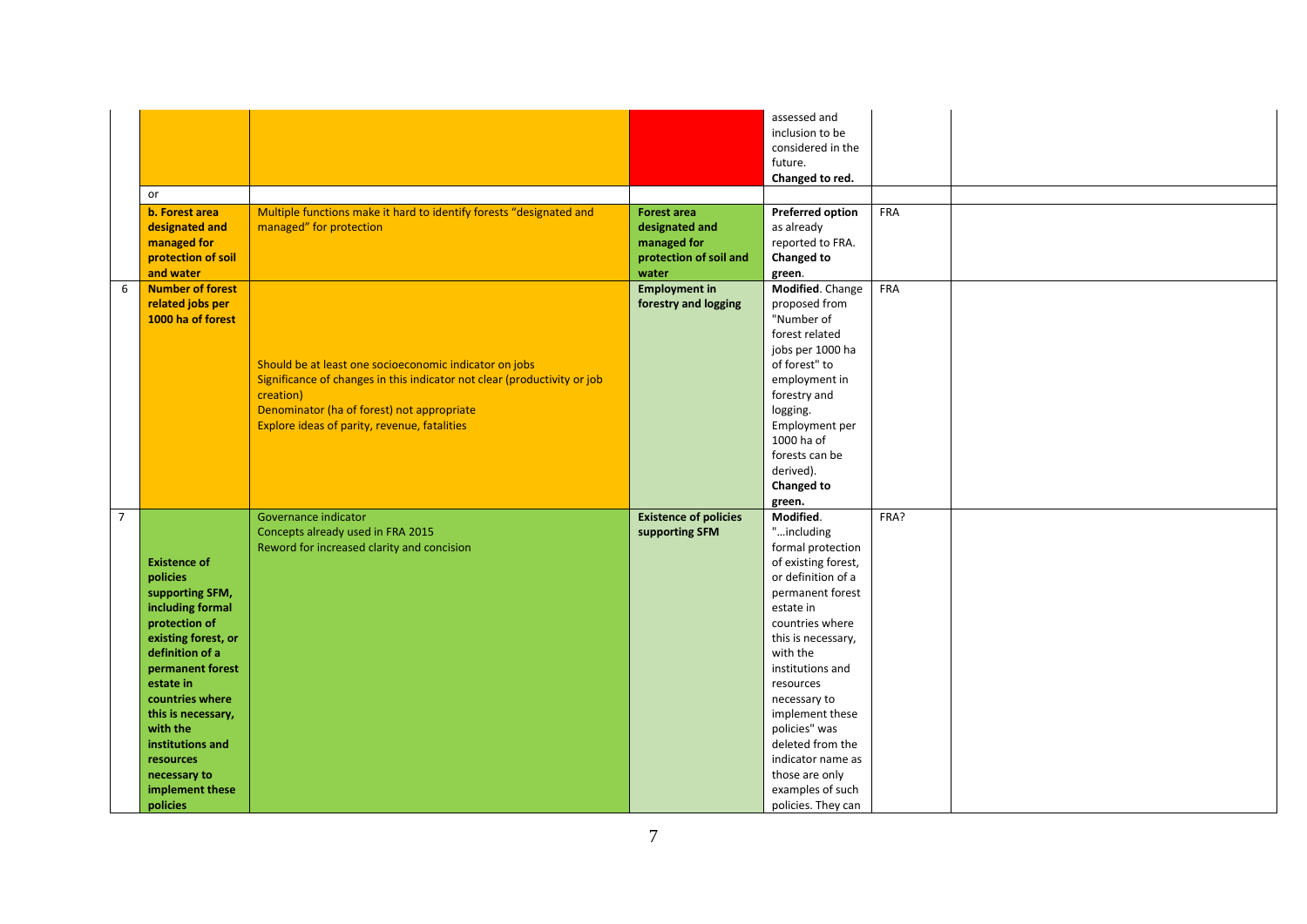|    |                                                                                                                                                                                     |                                                                                                                                                                                        |                                                                                                                                                                       | be added to the<br>explanatory note.                                                                                                                                                                                                                                                   |                 |                                                                                                                         |
|----|-------------------------------------------------------------------------------------------------------------------------------------------------------------------------------------|----------------------------------------------------------------------------------------------------------------------------------------------------------------------------------------|-----------------------------------------------------------------------------------------------------------------------------------------------------------------------|----------------------------------------------------------------------------------------------------------------------------------------------------------------------------------------------------------------------------------------------------------------------------------------|-----------------|-------------------------------------------------------------------------------------------------------------------------|
|    |                                                                                                                                                                                     |                                                                                                                                                                                        |                                                                                                                                                                       |                                                                                                                                                                                                                                                                                        |                 |                                                                                                                         |
| 8  | <b>Existence of a</b><br>recent,<br>scientifically                                                                                                                                  | Governance indicator<br>Concept already used in FRA 2015                                                                                                                               | <b>Existence of</b><br>scientifically sound<br>national forest                                                                                                        | Modified.<br>Deleted the word<br>'recent' and                                                                                                                                                                                                                                          | FRA?            |                                                                                                                         |
|    | sound, national<br>forest inventory                                                                                                                                                 |                                                                                                                                                                                        | assessment process                                                                                                                                                    | added the word<br>'process' in the<br>original indicator<br>to reflect the<br>need for<br>continuous<br>information flow.<br>Suggest adding<br>"includes NFI and<br>related<br>information and<br>monitoring<br>systems" in the<br>explanatory note.<br>This indicator<br>should be #9 |                 | A challenge with this is that you can have a process but no<br>data, perhaps adding inventory before process is needed. |
| 9  | <b>Existence of a</b><br>national multi-<br>stakeholder<br>policy platform,<br>with active<br>participation of<br>civil society,<br>indigenous<br>peoples and the<br>private sector | Governance indicator<br>Concept already used in FRA 2015                                                                                                                               | <b>Existence of a national</b><br>mechanism to secure<br>multi-stakeholder<br>participation in the<br>development and<br>implementation of<br>forest-related policies | <b>Modified the</b><br>original wording<br>to avoid<br>ambiguity.<br>This indicator<br>should be #8                                                                                                                                                                                    | <b>FRA 2015</b> | After national, may need to add sub-national.                                                                           |
| 10 | <b>Proportion of</b><br>forest area under<br>a long-term<br>forest<br>management<br>plan                                                                                            | Governance indicator<br>Concept already used in FRA 2015                                                                                                                               | Forest area under a<br>long-term forest<br>management plan                                                                                                            | <b>Modified</b> from<br>"proportion of<br>forest area" to<br>"Forest area" to<br>align with SDG<br>15.2.1 proposal                                                                                                                                                                     | <b>FRA</b>      | Period for " long -term" is 5 or more years; or is the period<br>much more open                                         |
| 11 | <b>Forest area under</b><br>an independently<br>verified forest                                                                                                                     | Concept already used in FRA 2015<br>Concern in IAEG that certification is not an official policy instrument<br>Not all sustainably managed forest are certified - indicator could lead | Forest area under an<br>independently<br>verified forest                                                                                                              | Changed to<br>green.<br>Explanatory note                                                                                                                                                                                                                                               | FSC/PEFC        |                                                                                                                         |
|    | management                                                                                                                                                                          | to misunderstanding                                                                                                                                                                    | management                                                                                                                                                            | should refer to                                                                                                                                                                                                                                                                        |                 |                                                                                                                         |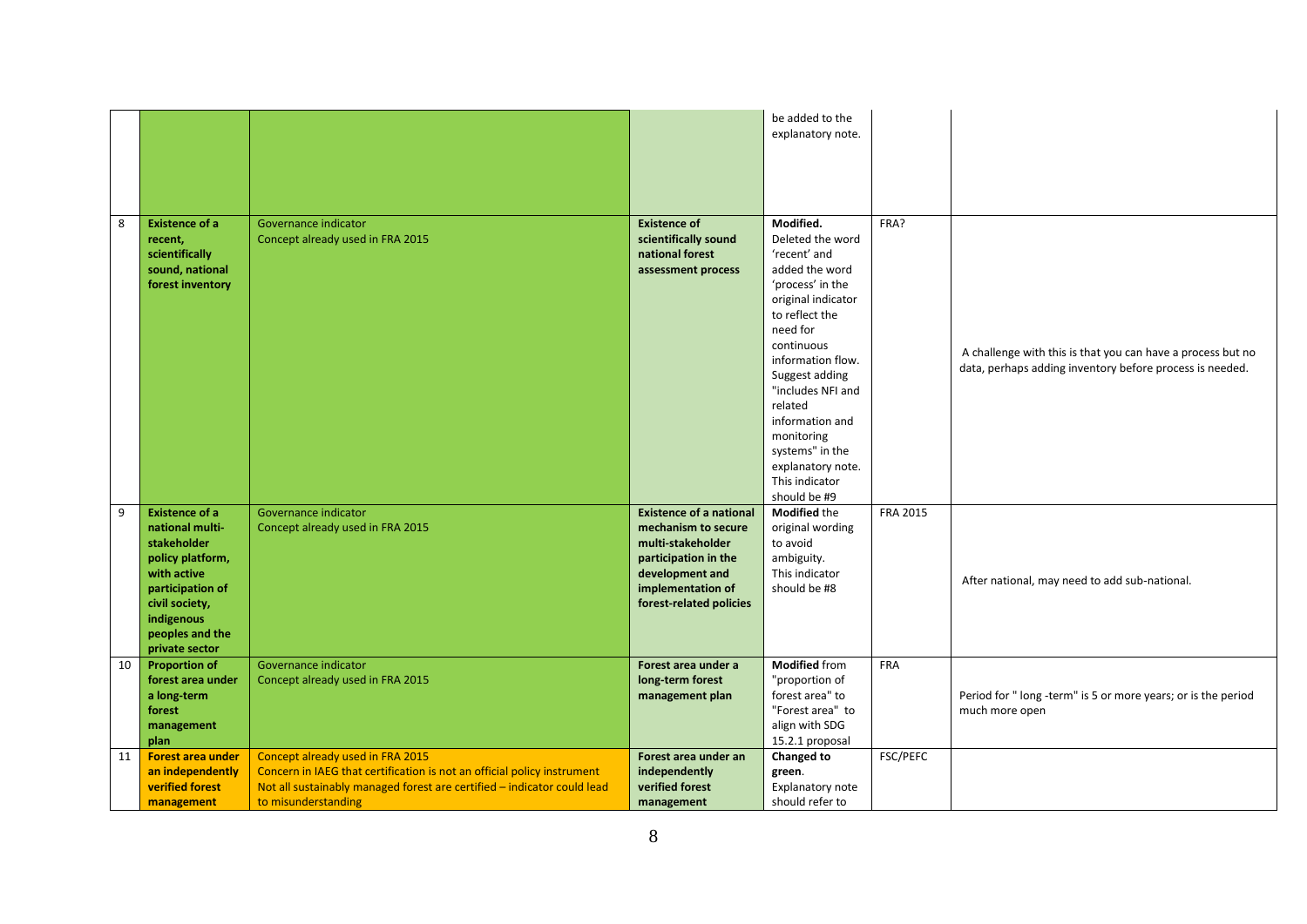|    | certification<br>scheme (ha)                              |                                                                                                                      | certification scheme       | different types of<br>certification<br>schemes. The TF<br>discussed the<br>problem of<br>double<br>accounting but<br>did not find a<br>solution to that<br>because<br>countries seem<br>not to have that<br>information.<br>Deleted "ha"                                                                                                                                                                                                                                                                                                                                                       |                          |                                                                                                                                                                                                                                                                                                                                                                                                                                                                                                                                                                                                                                                                                                                                                                                                                                                                                                                                                                                                                                                                                                                                                                                                                                                         |
|----|-----------------------------------------------------------|----------------------------------------------------------------------------------------------------------------------|----------------------------|------------------------------------------------------------------------------------------------------------------------------------------------------------------------------------------------------------------------------------------------------------------------------------------------------------------------------------------------------------------------------------------------------------------------------------------------------------------------------------------------------------------------------------------------------------------------------------------------|--------------------------|---------------------------------------------------------------------------------------------------------------------------------------------------------------------------------------------------------------------------------------------------------------------------------------------------------------------------------------------------------------------------------------------------------------------------------------------------------------------------------------------------------------------------------------------------------------------------------------------------------------------------------------------------------------------------------------------------------------------------------------------------------------------------------------------------------------------------------------------------------------------------------------------------------------------------------------------------------------------------------------------------------------------------------------------------------------------------------------------------------------------------------------------------------------------------------------------------------------------------------------------------------|
| 12 | <b>Percentage</b><br>change in area of<br>degraded forest | <b>Included in GOFs</b><br>Problems defining and measuring forest degradation<br>Differentiate from 3 on disturbance | <b>Further work needed</b> | <b>Further work</b><br>needed. Link to<br>GOFs lost during<br>their revision.<br>Measurement of<br>forest and land<br>restoration was<br>seen as a better<br>option and it was<br>noted that the<br>intention seems<br>to be include<br>forest<br>degradation as<br>part of 15.3.1<br>(Proportion of<br>land that is<br>degraded over<br>total land area)<br>which has (status<br>to be checked)<br>three sub-<br>indicators which<br>are land cover<br>and land cover<br>change, land<br>productivity, and<br>carbon stocks<br>above and below<br>ground. It was<br>also noted that<br>forest | FAO/UNCCD<br>SDG 15.3.1? | CPF has a definition on forest degradation. What there isn't,<br>is a global dataset.<br>For discussion:<br>https://www.ecologyandsociety.org/vol18/iss2/art20/<br>FRA WORKING PAPERS on Degradation:<br>http://www.fao.org/docrep/015/i2479e/i2479e00.pdf<br>http://www.fao.org/docrep/012/k8596e/k8596e00.pdf<br>http://www.fao.org/docrep/012/k8595e/k8595e00.pdf<br>http://www.fao.org/docrep/012/k8594e/k8594e00.pdf<br>http://www.fao.org/docrep/012/k8593e/k8593e00.pdf<br>http://www.fao.org/docrep/012/k8592e/k8592e00.pdf<br>http://www.fao.org/docrep/012/al041e/al041e00.pdf<br>http://www.fao.org/docrep/012/k7611e/k7611e00.pdf<br>http://www.fao.org/docrep/012/k7610e/k7610e00.pdf<br>http://www.fao.org/docrep/012/k7609e/k7609e00.pdf<br>http://www.fao.org/docrep/012/k7608e/k7608e00.pdf<br>http://www.fao.org/docrep/012/k7612e/k7612e00.pdf<br>http://www.fao.org/docrep/012/k7180e/k7180e00.pdf<br>http://www.fao.org/docrep/012/k7179e/k7179e00.pdf<br>http://www.fao.org/docrep/012/k7178e/k7178e00.pdf<br>http://www.fao.org/docrep/012/k7177e/k7177e00.pdf<br>http://www.fao.org/docrep/012/k7176e/k7176e00.pdf<br>http://www.fao.org/docrep/012/k6869e/k6869e00.pdf<br>ftp://ftp.fao.org/docrep/fao/012/k6217e/k6217e00.pdf |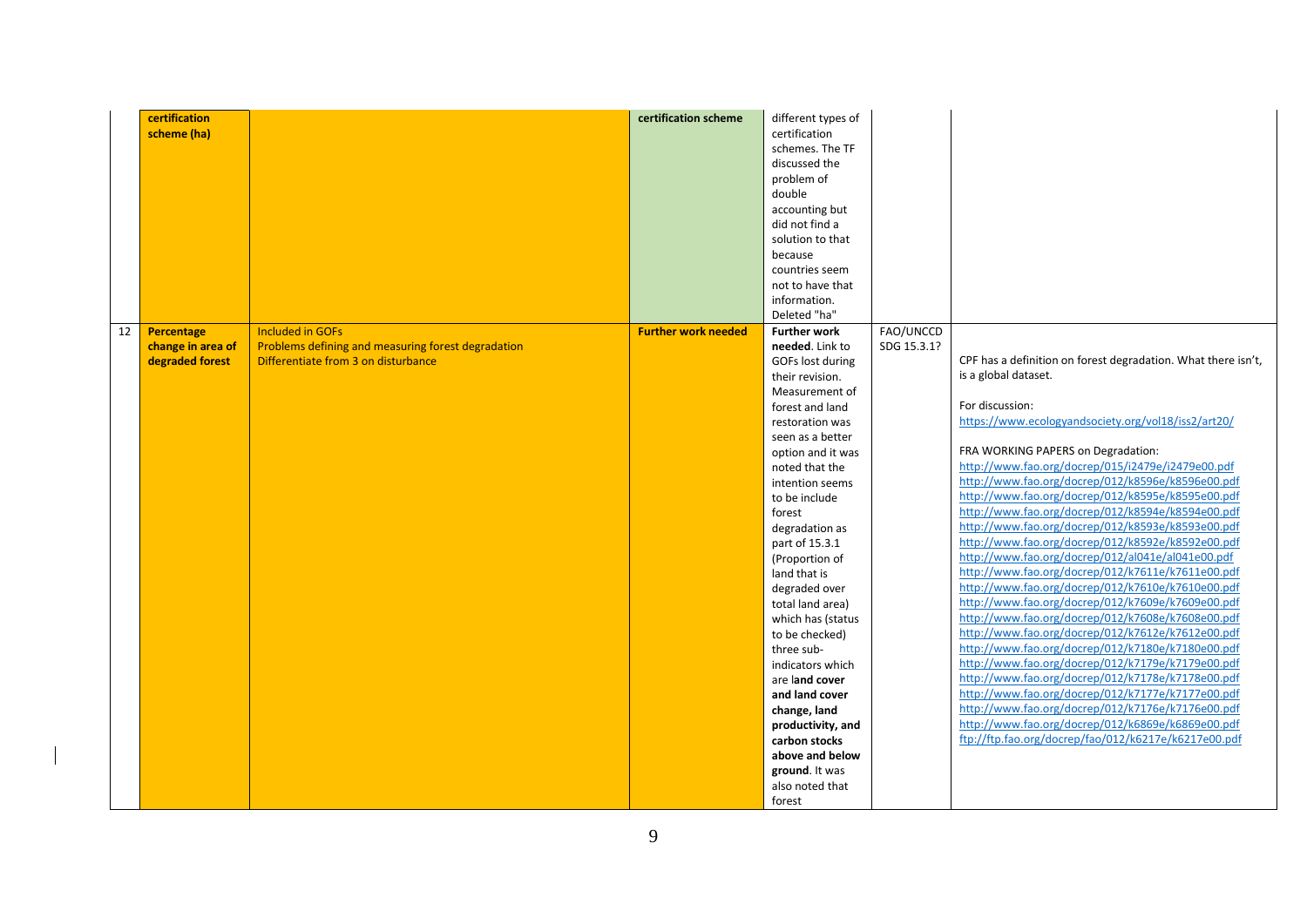|    |                                                                                                       |                                                                                                                                                            |                                                   | degradation is<br>ambiguous as no<br>global definition<br>for it exists.                                                                                                                                                                                                                                                 |                         |                                    |
|----|-------------------------------------------------------------------------------------------------------|------------------------------------------------------------------------------------------------------------------------------------------------------------|---------------------------------------------------|--------------------------------------------------------------------------------------------------------------------------------------------------------------------------------------------------------------------------------------------------------------------------------------------------------------------------|-------------------------|------------------------------------|
| 13 | a. Percentage<br>change in the<br>number of forest<br>dependent<br>people                             | <b>Included in GOFs</b><br>Problems in defining/measuring "forest dependent" people,<br>"livelihoods"<br>Significance for sustainability of the indicator? | <b>Further work needed</b>                        | <b>Further work</b><br>needed. The<br>indicator is vague<br>as the term<br>'forest-<br>dependent<br>people' lacks a<br>globally accepted<br>definition. It is<br>not clear whether<br>a positive change<br>in the value of                                                                                               | No source<br>identified |                                    |
|    |                                                                                                       |                                                                                                                                                            |                                                   | the indicator<br>reflects positive<br>development.<br>The TF proposes<br>using "Number of<br>people living in<br>extreme poverty<br>whose<br>livelihoods are<br>dependent on<br>forest and trees"<br>instead.<br>However, the<br>indicator requires<br>further work and<br>alignment with<br>the Global Forest<br>Goals. |                         |                                    |
|    | or                                                                                                    |                                                                                                                                                            |                                                   |                                                                                                                                                                                                                                                                                                                          |                         |                                    |
|    | b. Livelihoods of<br>forest dependent<br>people                                                       |                                                                                                                                                            | <b>Further work needed</b>                        | see above                                                                                                                                                                                                                                                                                                                | No source<br>identified | This is not clear as an indicator. |
| 14 | Percentage<br>change in official<br>development<br>assistance for<br>sustainable forest<br>management | Included in GOFs<br>Data available                                                                                                                         | <b>Official development</b><br>assistance for SFM | Modified.<br>"Percentage<br>change in" was<br>removed from<br>the original<br>wording of the                                                                                                                                                                                                                             | OECD                    |                                    |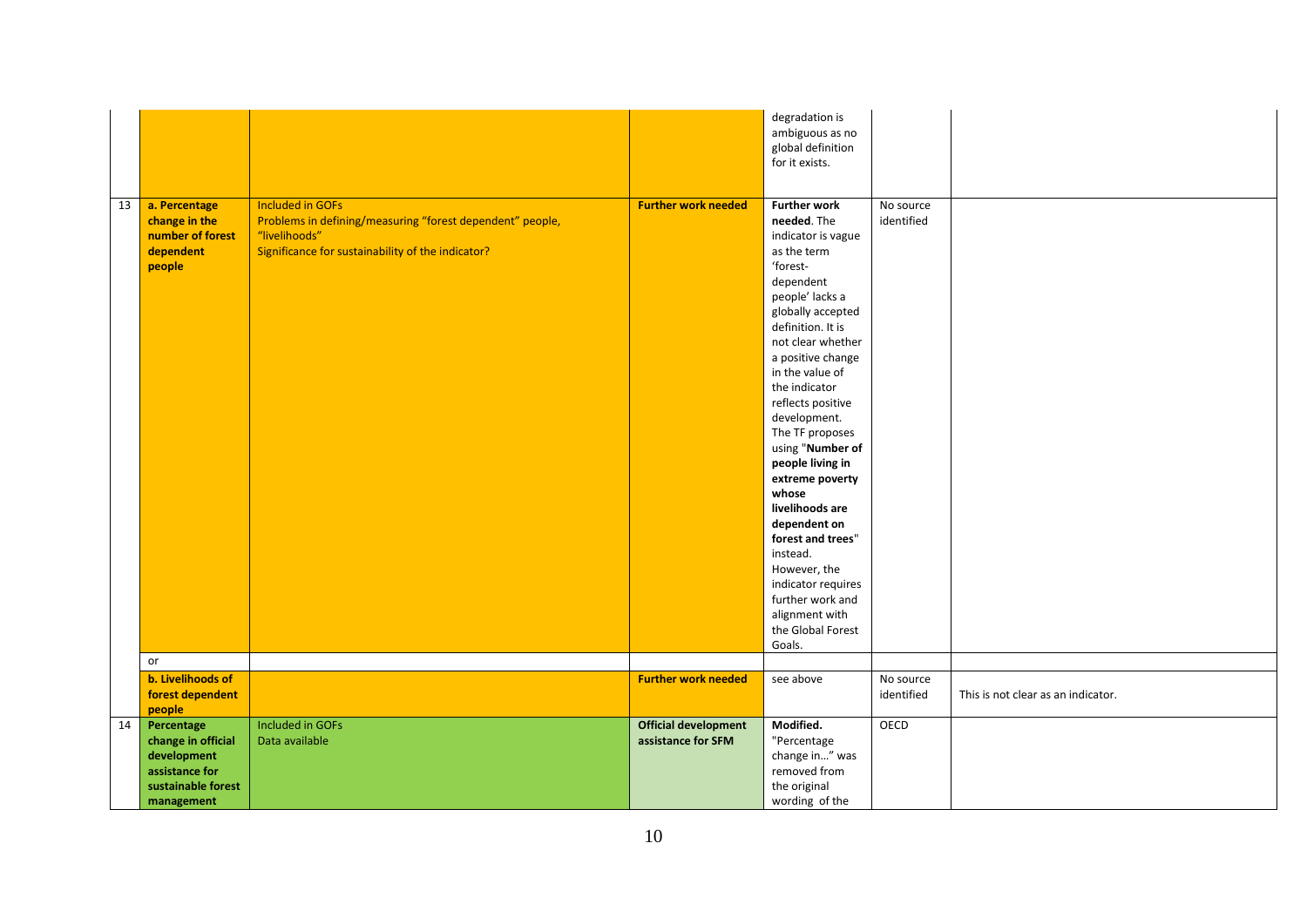|    |                       |                                                                       |                            | indicator The use   |             |  |
|----|-----------------------|-----------------------------------------------------------------------|----------------------------|---------------------|-------------|--|
|    |                       |                                                                       |                            | of absolute value   |             |  |
|    |                       |                                                                       |                            | allows calculation  |             |  |
|    |                       |                                                                       |                            | of share of SFM     |             |  |
|    |                       |                                                                       |                            | funding of total    |             |  |
|    |                       |                                                                       |                            | <b>ODA</b>          |             |  |
| 15 | <b>Financial</b>      | <b>Included in GOFs</b>                                               | <b>Further work needed</b> | <b>Further work</b> | No source   |  |
|    | resources from all    | Need to define "all sources" (include revenue from forest management, |                            | needed. Although    | identified  |  |
|    | sources (except       | private investment, public budgets etc.)                              |                            | it is important to  |             |  |
|    | <b>ODA)</b> for the   |                                                                       |                            | track all financing |             |  |
|    | implementation        |                                                                       |                            | sources it would    |             |  |
|    | of sustainable        |                                                                       |                            | be easier to limit  |             |  |
|    | forest                |                                                                       |                            | the indicator to    |             |  |
|    | management            |                                                                       |                            | public              |             |  |
|    | (\$/ha of forest)     |                                                                       |                            | expenditure on      |             |  |
|    |                       |                                                                       |                            | SFM (as was done    |             |  |
|    |                       |                                                                       |                            | in the past FRAs).  |             |  |
|    |                       |                                                                       |                            | Potential danger    |             |  |
|    |                       |                                                                       |                            | of double           |             |  |
|    |                       |                                                                       |                            | accounting          |             |  |
|    |                       |                                                                       |                            | (private sector,    |             |  |
|    |                       |                                                                       |                            | academia, etc.      |             |  |
|    |                       |                                                                       |                            | Possible            |             |  |
|    |                       |                                                                       |                            | alignment with      |             |  |
|    |                       |                                                                       |                            | CBD?                |             |  |
| 16 | <b>Volume of wood</b> | Addresses efficiency in use of factors of production (green economy)  | <b>Volume of wood</b>      | Modified.           | <b>JFSQ</b> |  |
|    | harvested per         | Significance (workers more productive in developed countries, because | removals                   | Suggest replacing   |             |  |
|    | 1000 forest           | of capital)?                                                          |                            | "wood harvested     |             |  |
|    | workers               | Informal workers?                                                     |                            | per 1000 forest     |             |  |
|    | (m3/1000)             |                                                                       |                            | workers" with       |             |  |
|    | workers)              |                                                                       |                            | "wood removals"     |             |  |
|    |                       |                                                                       |                            | and consider as     |             |  |
|    |                       |                                                                       |                            | new indicator,      |             |  |
|    |                       |                                                                       |                            | using JFSQ data.    |             |  |
| 17 | <b>Share of wood</b>  | Significance not fully clear (traditional wood energy v. clean wood-  | <b>Further work needed</b> | <b>Further work</b> | <b>JFSQ</b> |  |
|    | based energy in       | based renewable energy)                                               |                            | needed. The Task    |             |  |
|    | total primary         |                                                                       |                            | Force questioned    |             |  |
|    | energy                |                                                                       |                            | this indicator's    |             |  |
|    | consumption, of       |                                                                       |                            | role in the GCS of  |             |  |
|    | which in modern       |                                                                       |                            | indicator and       |             |  |
|    | clean systems (%)     |                                                                       |                            | proposes using      |             |  |
|    |                       |                                                                       |                            | removal statistics  |             |  |
|    |                       |                                                                       |                            | (woodfuel vs        |             |  |
|    |                       |                                                                       |                            | total removals)     |             |  |
|    |                       |                                                                       |                            | instead.            |             |  |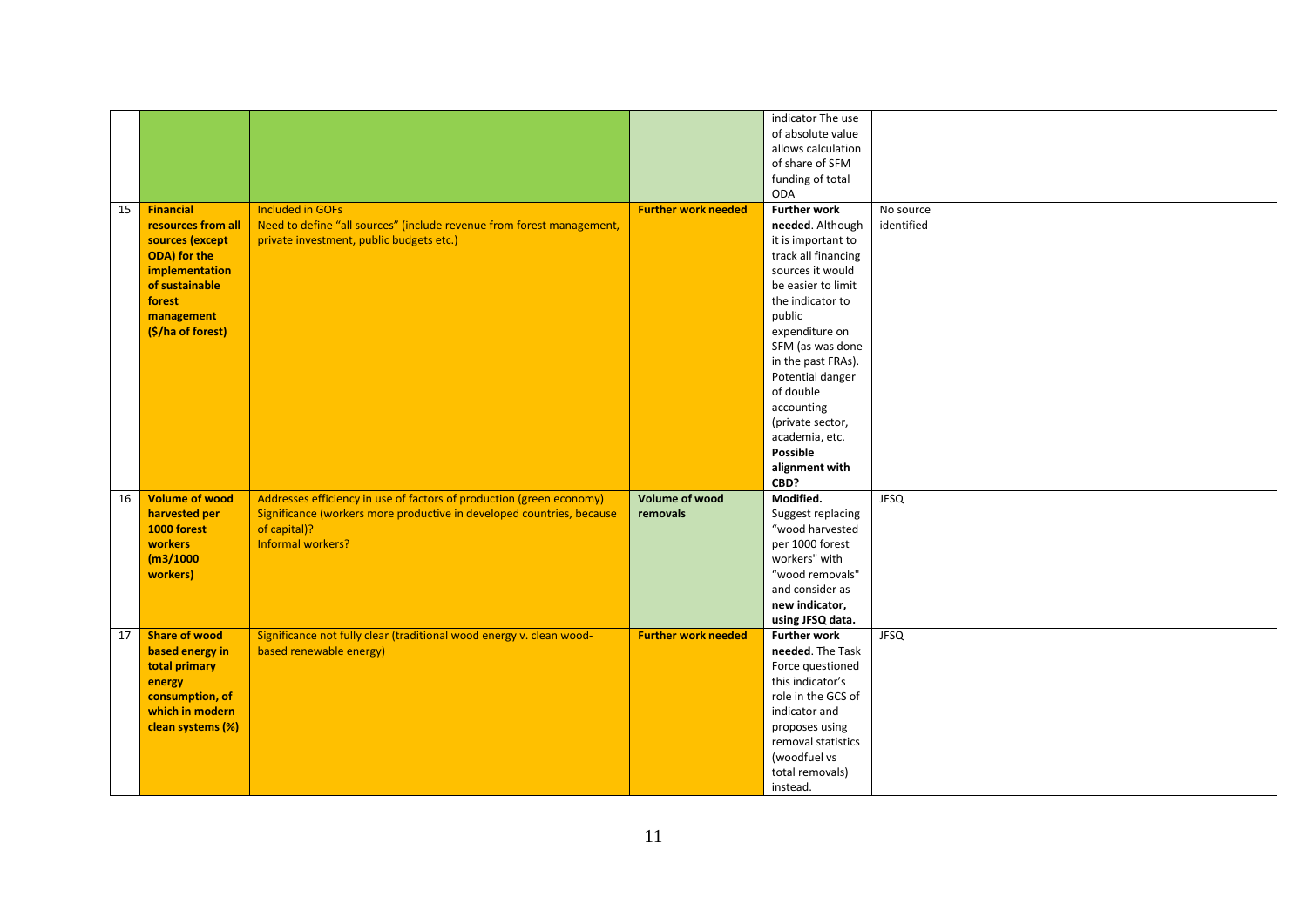| 18 | <b>Recovery rates</b><br>for paper and<br>solid wood<br>products (volume<br>recovered for re-<br>use as % of<br>volume<br>consumed)                                                                            | Considered outside scope of SFM, as not subject to SFM policy<br><b>instruments</b> | none                                                          |                                                                                                                                                                                                                                            | No source<br>identified |  |
|----|----------------------------------------------------------------------------------------------------------------------------------------------------------------------------------------------------------------|-------------------------------------------------------------------------------------|---------------------------------------------------------------|--------------------------------------------------------------------------------------------------------------------------------------------------------------------------------------------------------------------------------------------|-------------------------|--|
| 19 | <b>Carbon stocks</b><br>and carbon stock<br>changes in forest<br>land: net forest<br><b>GHG sink/source</b><br>of forests, forest<br>carbon stock,<br>carbon storage in<br>harvested wood<br>products (Tons C) | Too many elements in indicator. Needs better focus to clarify<br>significance       | none                                                          | Dropped.<br>Changes in ABG<br>biomass stock<br>already captured<br>by indictor #4.<br><b>Using UNFCCC</b><br>data could cause<br>confusion as it<br>often disagrees<br>with the figures<br>reported to FRA<br>(forest definition,<br>etc.) | No source<br>identified |  |
| 20 | a. Proportion of<br>traded/consumed<br>forest products<br>derived from<br>illegal logging or<br>trade (%)                                                                                                      | Topic important, necessary to monitor success of new policy<br>instruments.         | none                                                          | Dropped.<br>Reliable data on<br>illegal logging and<br>trade is difficult<br>to obtain.<br>Therefore, the<br><b>Task Force</b><br>preferred<br>proposed option<br>$\mathsf b$                                                              | No source<br>identified |  |
|    | or<br><b>Existence of a</b><br>robust system to<br>track sustainable<br>produced forest<br>products                                                                                                            | Measurement of illegal activity clearly challenging                                 | b. Existence of a<br>traceability system for<br>wood products | Modified. The<br>meeting<br>suggested a<br>rewording to<br>"Existence of a<br>verified tracing<br>system to track<br>sustainably<br>produced forest<br>products". After<br>the meeting a<br>further<br>consultation with<br>FAO subject    | No source<br>identified |  |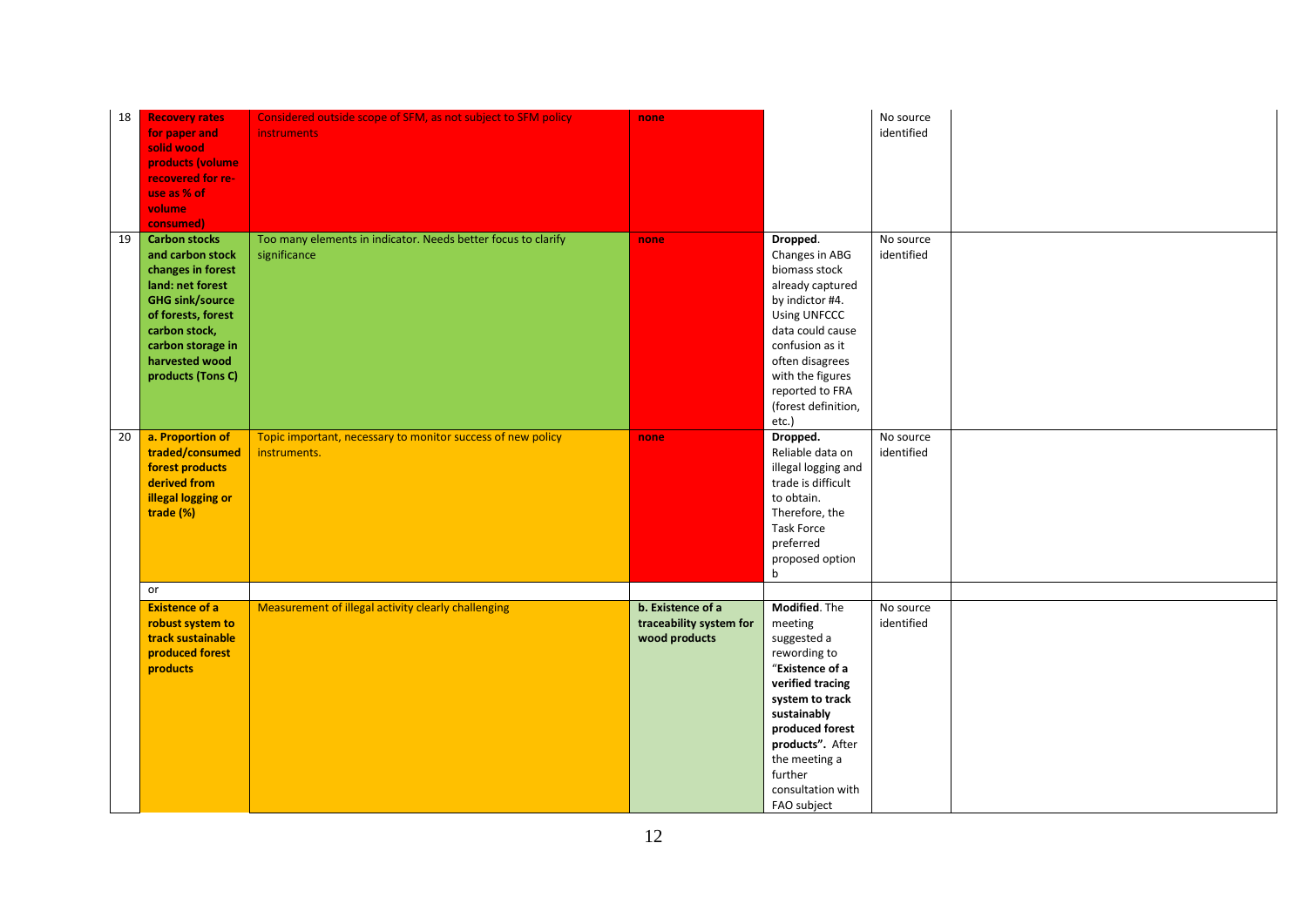|    |                                   |                                                                                    |                            | specialists<br>suggested<br>"Existence of a<br>traceability<br>system for wood<br>products". FAO<br>has modified the<br>name<br>accordingly.<br>Changed to<br>green. |                         |  |
|----|-----------------------------------|------------------------------------------------------------------------------------|----------------------------|----------------------------------------------------------------------------------------------------------------------------------------------------------------------|-------------------------|--|
| 21 | <b>Value of</b><br>payments for   | Concepts not yet defined<br>Measurement problems, especially for small PES schemes | <b>Further work needed</b> | <b>Further work</b><br>needed. Not                                                                                                                                   | No source<br>identified |  |
|    | ecosystem                         | Better to use value rather than number of schemes.                                 |                            | ready for the GCS                                                                                                                                                    |                         |  |
|    | services (PES)                    |                                                                                    |                            | of indicators.                                                                                                                                                       |                         |  |
|    | related to forests                |                                                                                    |                            | Data on                                                                                                                                                              |                         |  |
|    | (value of                         |                                                                                    |                            | payments (from                                                                                                                                                       |                         |  |
|    | payments, as                      |                                                                                    |                            | where?)                                                                                                                                                              |                         |  |
|    |                                   |                                                                                    |                            |                                                                                                                                                                      |                         |  |
|    | ratio to total                    |                                                                                    |                            | What is the SFM                                                                                                                                                      |                         |  |
|    | forest area or                    |                                                                                    |                            | connection?                                                                                                                                                          |                         |  |
|    | area of forest<br>covered by such |                                                                                    |                            |                                                                                                                                                                      |                         |  |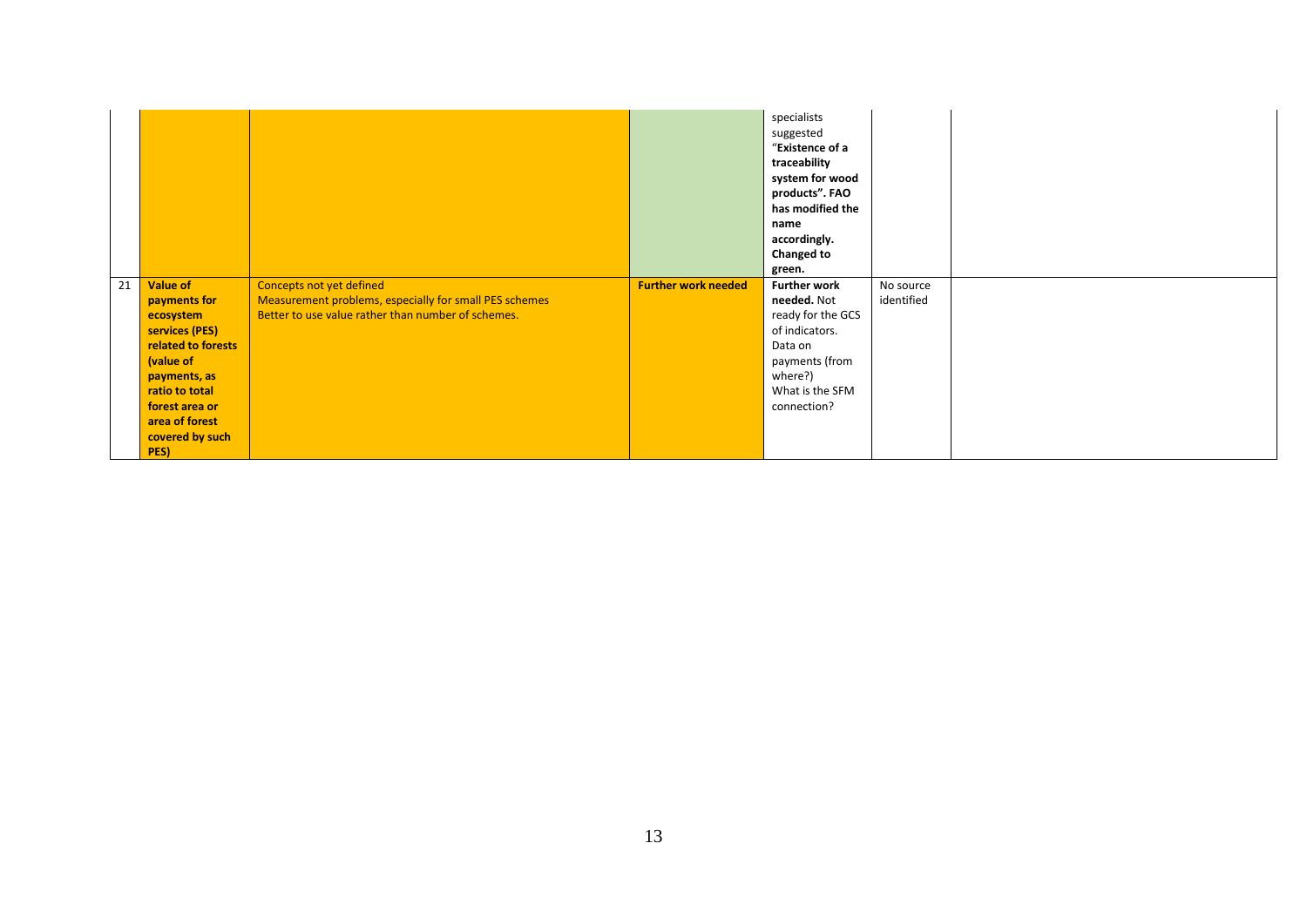# *Proposed GCS of Indicators by thematic areas*

| <b>THEMATIC AREAS</b>              | #              | ORIGINAL INDICATOR AS OF THE OLI MEETING                                              | INDICATOR AS PROPOSED BY THE TASK FORCE MEETING                                |
|------------------------------------|----------------|---------------------------------------------------------------------------------------|--------------------------------------------------------------------------------|
| <b>EXTENT OF FOREST RESOURCES</b>  | 1              | Forest area net change rate (%/per year)                                              | Forest area as proportion of total land area                                   |
|                                    | $\overline{4}$ | Above-ground biomass stock in forest (tonnes/ha)                                      | Above-ground biomass stock in forest                                           |
|                                    | 19             | Carbon stocks and carbon stock changes in forest land: net forest GHG sink/source     | <b>REMOVED</b>                                                                 |
|                                    |                | of forests, forest carbon stock, carbon storage in harvested wood products (Tons C)   |                                                                                |
| <b>FOREST BIOLOGICAL DIVERSITY</b> | $\overline{2}$ | Proportion of forest area located within legally established protected areas (%)      | Forest area within protected areas                                             |
| <b>FOREST HEALTH AND VITALITY</b>  | 3              | Forest health and vitality: % of forest area disturbed                                | <b>FURTHER WORK NEEDED</b>                                                     |
|                                    | 12             | Percentage change in area of degraded forest                                          | <b>FURTHER WORK NEEDED</b>                                                     |
| PRODUCTIVE FUNCTIONS OF            | 16             | Volume of wood harvested per 1000 forest workers (m3/1000 workers)                    | <b>Volume of wood removals</b>                                                 |
| <b>FOREST RESOURCES</b>            | 17             | Share of wood based energy in total primary energy consumption, of which in           | <b>FURTHER WORK NEEDED</b>                                                     |
|                                    |                | modern clean systems (%)                                                              |                                                                                |
|                                    | 18             | Recovery rates for paper and solid wood products (volume recovered for re-use as      | <b>REMOVED</b>                                                                 |
|                                    |                | % of volume consumed)                                                                 |                                                                                |
| <b>PROTECTIVE FUNCTIONS OF</b>     | 5              | a. Mountain Green Cover Index (forest component)                                      | <b>REMOVED, option b preferred</b>                                             |
| <b>FOREST RESOURCES</b>            |                | or                                                                                    |                                                                                |
|                                    |                | b. Forest area designated and managed for protection of soil and water                | Forest area designated and managed for protection of soil and water            |
| <b>SOCIO-ECONOMIC FUNCTIONS</b>    | -6             | Number of forest related jobs per 1000 ha of forest                                   | <b>Employment in forestry and logging</b>                                      |
| OF FORESTS                         | 13             | a. Percentage change in the number of forest dependent people                         | <b>FURTHER WORK NEEDED</b>                                                     |
|                                    |                | or                                                                                    |                                                                                |
|                                    |                | b. Livelihoods of forest dependent people                                             | <b>FURTHER WORK NEEDED</b>                                                     |
|                                    | 14             | Percentage change in official development assistance for sustainable forest           | Official development assistance for SFM                                        |
|                                    |                | management                                                                            |                                                                                |
|                                    | 15             | Financial resources from all sources (except ODA) for the implementation of           | <b>FURTHER WORK NEEDED</b>                                                     |
|                                    |                | sustainable forest management (\$/ha of forest)                                       |                                                                                |
| <b>LEGAL, POLICY AND</b>           | $\overline{7}$ | Existence of policies supporting SFM, including formal protection of existing forest, | <b>Existence of policies supporting SFM</b>                                    |
| <b>INSTITUTIONAL FRAMEWORK</b>     |                | or definition of a permanent forest estate in countries where this is necessary, with |                                                                                |
|                                    |                | the institutions and resources necessary to implement these policies                  |                                                                                |
|                                    | 8              | Existence of a recent, scientifically sound, national forest inventory                | Existence of scientifically sound national forest assessment process           |
|                                    | 9              | Existence of a national multi-stakeholder policy platform, with active participation  | Existence of a national mechanism to secure multi-stakeholder participation in |
|                                    |                | of civil society, indigenous peoples and the private sector                           | the development and implementation of forest-related policies                  |
|                                    | 10             | Proportion of forest area under a long term forest management plan                    | Forest area under a long-term forest management plan                           |
|                                    | 11             | Forest area under an independently verified forest management certification           | Forest area under an independently verified forest management certification    |
|                                    |                | scheme (ha)                                                                           | scheme                                                                         |
|                                    | 20             | a. Proportion of traded/consumed forest products derived from illegal logging or      | <b>REMOVED, option b preferred</b>                                             |
|                                    |                | trade (%)                                                                             |                                                                                |
|                                    |                | or                                                                                    |                                                                                |
|                                    |                | b. Existence of a robust system to track sustainable produced forest products         | Existence of a traceability system for wood products                           |
|                                    | 21             | Value of payments for ecosystem services (PES) related to forests (value of           | <b>FURTHER WORK NEEDED</b>                                                     |
|                                    |                | payments, as ratio to total forest area or area of forest covered by such PES)        |                                                                                |